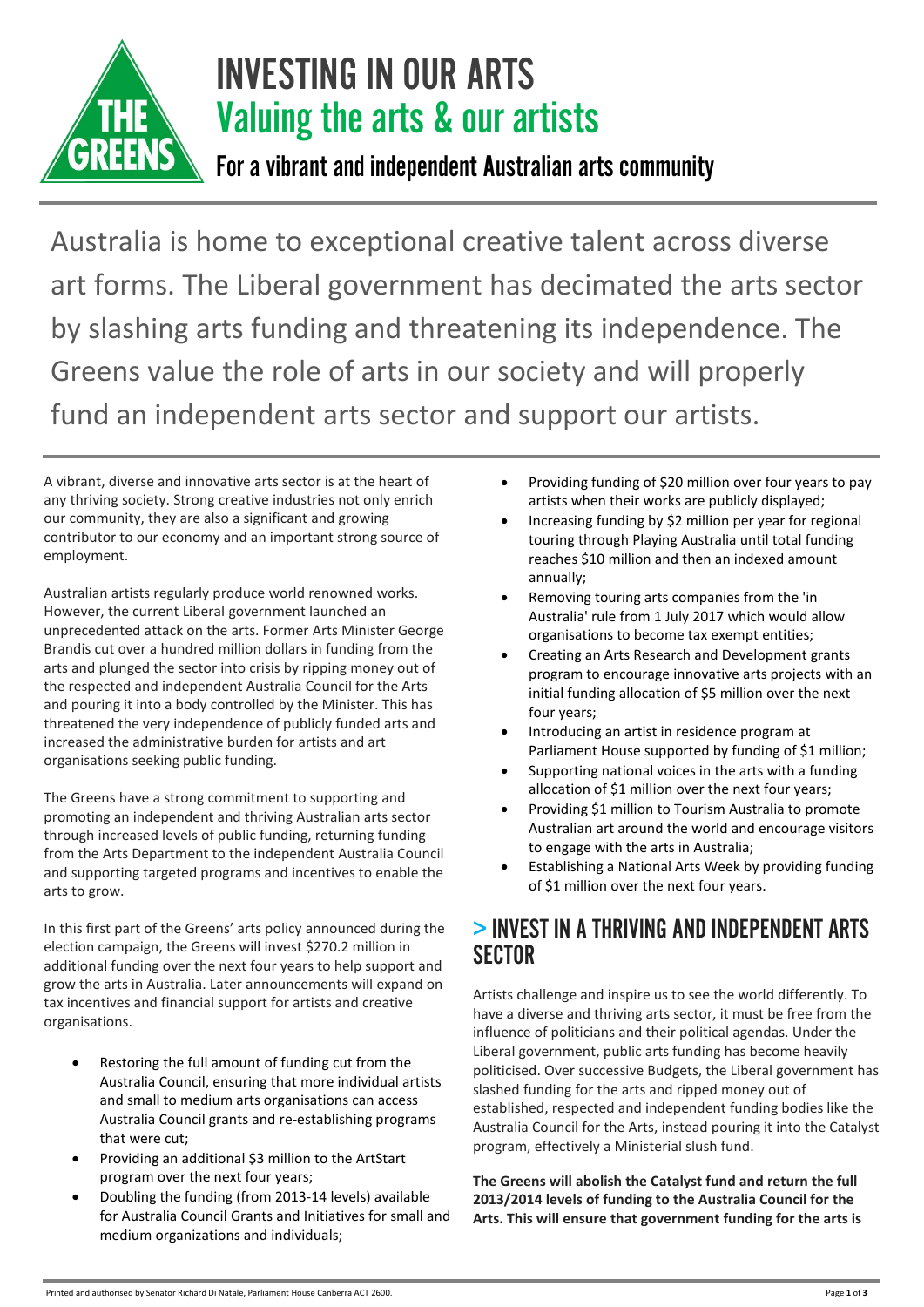#### **delivered through a best practice, peer-assessed model and at arm's length from the government of the day.**

Small to medium arts organisations and individual artists are the heart of a strong arts ecology but they have been particularly impacted by the Liberal government's changes. Many arts organisations across Australia have lost funding as a result of the Liberal government's cuts to the Australia Council.

**In recognition of the important role of small to medium arts organisations and individual artists, the Greens will double the funding specifically available to small to medium arts organisations and individual artists through the Australia Council Grants and Initiatives fund, boosting funding by \$218.7 million over four years.**

The Liberal government has forced 'efficiency dividends' on our major cultural institutions and as a result they have lost millions of dollars of funding. This loss of funding has affected services like Trove, an important tool for the collection of information about Australian history and culture. **The Greens will restore the funding cut by 'efficiency dividends' and return funding to 2013/14 levels to protect the major cultural institutions that are the custodians of our shared cultural life and heritage**.

**The Greens will reverse the cuts to the National Gallery, National Library, National Museum, Screen Australia, the National Film and Sound Archive, Old Parliament House, the Australian Maritime Museum and the National Portrait Gallery.**

#### > DEVELOP A STRATEGIC VISION FOR THE CREATIVE ECONOMY

Recent government interventions into the arts have plunged the sector into chaos. The Australia Council is stretched too thin, Catalyst is duplicating existing programs and it is clear that money is being spent without a clear plan. The limited funds that have been made available need to be spent wisely to ensure the long-term sustainability of the sector.

**The Greens believe the government must lead a process of developing a national strategic vision for the arts and the creative industries in collaboration with the sector to ensure the long-term sustainability of a thriving creative sector.**

**To support the collaboration between the arts sector and government, the Greens will invest \$1 million to support the work of artists and arts organisations forming a national voice for the arts.**

# > VALUE THE ARTS

The arts contribute to the social wellbeing, economy and cultural life of Australia, yet they are not given the credit they deserve by the broader public for the important role they play.

Many other sectors (like science) are acknowledged and supported through national weeks that provide focus,

community engagement and an opportunity to highlight the importance of the sector to our society and economy.

**To celebrate and raise the profile of the role the arts play in our society, the Greens will invest \$1 million in the establishment of a National Arts Week.** An 'arts week' was initially proposed by the Arts Party and is proudly being advanced by the Greens.

**The Greens will introduce an artist in residency program at Parliament House of Australia, providing artists with an opportunity to build upon and share their skills in the nation's capital, worth \$1 million over four years**. The program will also allow for politicians and policy-makers to better engage with the arts.

Artists who achieve excellence and are rewarded with prestigious arts prizes currently have to pay income tax on their winnings. The Prime Minister's Literary Awards are tax-free and the Greens see no reason why other prizes in recognition of artistic excellence should not also be tax-free. **The Greens will list our prestigious arts awards in law so that all prize money is exempt from income tax.** 

# > HELP ARTISTS TO CREATE A CAREER

Despite the high value of art to our society, rarely does it provide a high income to its creators. Artists often operate as small businesses, having to account for the costs of materials, equipment, travel, training and venue hire before they can even think about take home pay.

The Greens are committed to supporting and promoting Australian artists and their work, and particularly encouraging young and emerging artists, as they establish their careers.

**The Greens will support artists' incomes by investing \$20 million over four years into a fund so that organisations can pay artists fees for works that are publicly displayed, loaned to a non-selling exhibition or used on other occasions when art is shared with the public.**

Artists need greater access to programs that support them at the crucial times when they are transitioning from education into the professional community. ArtStart was a successful program providing a boost to young and emerging artists**.** 

**The Greens will support the next generation of artists by restoring the funding for ArtStart and contributing a further \$3 million for the expansion of the program.**

#### $>$  HELP ARTISTS TOUR THEIR WORK

It's time consuming and expensive for an artist to take their project on tour around Australia or overseas. We take pride in our artists and want to see their work shared across the country and with the world.